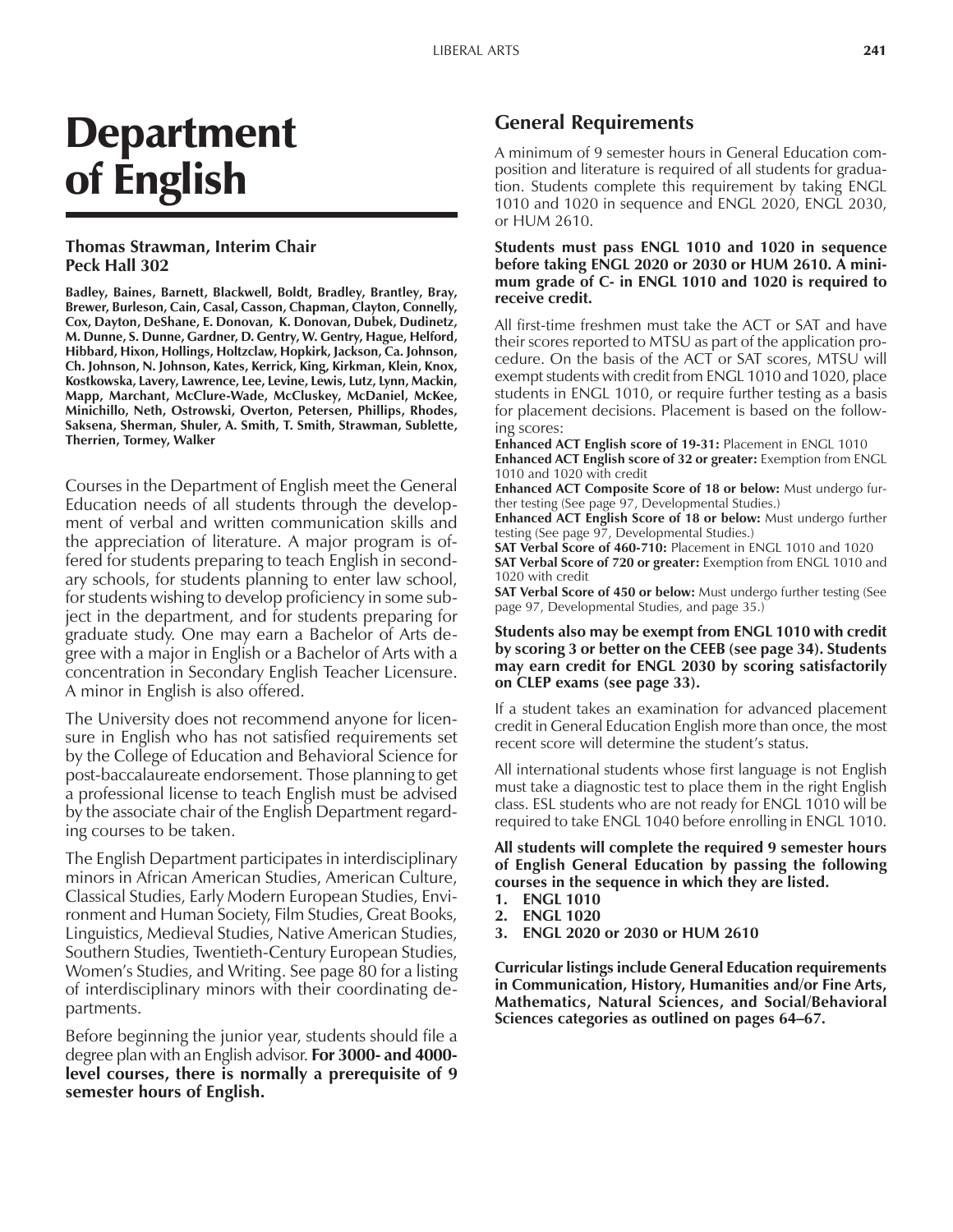# **Teacher Licensure**

Students seeking a license to teach in secondary schools (grades 7-12) must complete (1) a major in the subject they intend to teach; (2) a minor approved for the B.A. degree (see p. 60) or any interdisciplinary minor (see p. 80); and (3) the Secondary Education minor.

*NOTE: Please see Department of Educational Leadership on page 201 for Secondary Education minor requirements.*

# **Major in English**

A major in English consists of a minimum of 33 upper-division semester hours.

- 1. Students should take the required ENGL 3000 as soon as possible after declaring an English major or completing freshman and sophomore General Education requirements for English.
- 2. ENGL 3010 and 3020 are required of all English majors.
- 3. One course must be included from each of the following eight groups:
	- a. English literature I: 3110, 3120, 3130, 4330, 4340, 4360, 4610
	- b. English literature II: 3210, 3220, 3230, 4100, 4240, 4620, 4710
	- c. American literature: 3300, 3305, 3310, 3320, 3330, 3340, 3360, 3365, 3370, 4630
	- d. European literature: 3390, 3400, 3440, 4210, 4220, 4420, 4430; HUM 3950; WMST 4209
	- e. Writing and language: 3520, 3540, 3550, 3560, 3570, 4000, 4005, 4500, 4510, 4530, 4540, 4570, 4870
	- f. Genre studies: 3350, 3380, 3450, 3460, 3750, 4450, 4460, 4470, 4490, 4770
	- g. Gender/Cultural studies: 3060, 3070, 3080, 3090, 3100, 3590, 3600, 3760, 4010, 4480, 4750, 4760, 4880; FREN 3130
	- h. Film/Popular literature: 3050, 3610, 3650, 3660, 3670, 3700, 3800, 4650, 4720, 4860
- Students who wish to pursue a license to teach English in grades 7-12 should follow carefully the major requirements outlined below in **Concentration: Secondary English Teacher Licensure**.
- 5. ENGL 4850, Selected Topics in Literature and Language, may be used as a substitute in one of the groups above with the approval of the advisor, department chair, and dean of the College of Liberal Arts. When taught by an English faculty member, certain interdisciplinary Honors seminars (U H 3500 and 4600) may also be substituted, with approval, in one of the above groups.
- 6. ENGL 1010, 1020, 2020, or 2030 may not be counted as part of the hours required for an English major.

Majors are expected to consult a member of the English faculty each semester regarding the selection and arrangement of electives. Recommended minors for English majors include Foreign Languages, History, Philosophy, Political Science, Speech and Theatre, Film Studies, Writing, and Womenís Studies, but students may choose a minor either from those listed under the B.A. requirements (page 60) or from the interdisciplinary minors (page 80).

All students pursuing a major in English must complete the General Education requirements. Following is a suggested pattern of study for the first two years; however, consultation with an assigned advisor is necessary before each registration.

#### **Recommended Curriculum for Non-teaching Majors FRESHMAN SOPHOMORE**

| ENGL 1010, 1020 (Comm)        | 6  | ENGL 2020 or 2030 or          |    |
|-------------------------------|----|-------------------------------|----|
| Natural Sciences (2 prefixes) | 8  | <b>HUM 2610 (Hum/FA)</b>      | 3  |
| Foreign Language 1010, 1020   | 6  | <b>ENGL 3000</b>              | 3  |
| HIST 2010, 2020, or 2030      | 6  | Mathematics                   | 3  |
| <b>COMM 2200 (Comm)</b>       |    | Foreign Language 2010, 2020   | -6 |
| Humanities and/or Fine Arts   | 3  | Social/Behavioral Sciences    |    |
|                               | 32 | (2 prefixes)                  | 6  |
|                               |    | Humanities and/or Fine Arts   | 3  |
|                               |    | Minor or electives as advised | 6  |
|                               |    |                               | 30 |

### **Concentration: Secondary English Teacher Licensure**

A major in English that also satisfies the academic requirements for teacher licensure consists of a minimum of 32 upper-division semester hours.

- 1. Students should take the required ENGL 3000 in the second semester of the sophomore year or as soon as possible after declaring the English major.
- 2. ENGL 3010 and 3020 are required of all English majors.
- 3. ENGL 3800, 4500, and 4510 are required of all majors seeking teacher licensure in English.
- 4. One course must be completed from each of the following four groups:
	- a. a Shakespeare course
	- b. ENGL 3310 or 3320
	- c. ENGL 3060, 3300, 3340, or 3360
	- d. ENGL 3400, 4420, or 4430
- 5. Two hours of upper-division English electives are required and are usually satisfied with a 3-hour course. Recommended electives include Advanced Composition, History of the English Language, Teaching ESL Writing and Grammar, Introduction to Linguistics, Modern Poetry, or any 4000-level special topics course.

Teaching majors are expected to consult with an English faculty advisor each semester to select coursework and choose a B.A. minor (in addition to the minor in Secondary Education). Recommended B.A. minors include Anthropology, Biology, Business Administration, Classical Studies, Early Modern European Studies, Economics, Foreign Language (French, German, or Spanish), Geography, Geology, History, Latin American Studies, Mathematics, Medieval Studies, Philosophy, Political Science, Psychology, Speech and Theatre, Sociology, Twentieth-Century European Studies, and Womenís Studies.

In order to complete the English licensure program in four years, students are encouraged to work closely with a faculty advisor and to follow during their first two years the pattern of study suggested below.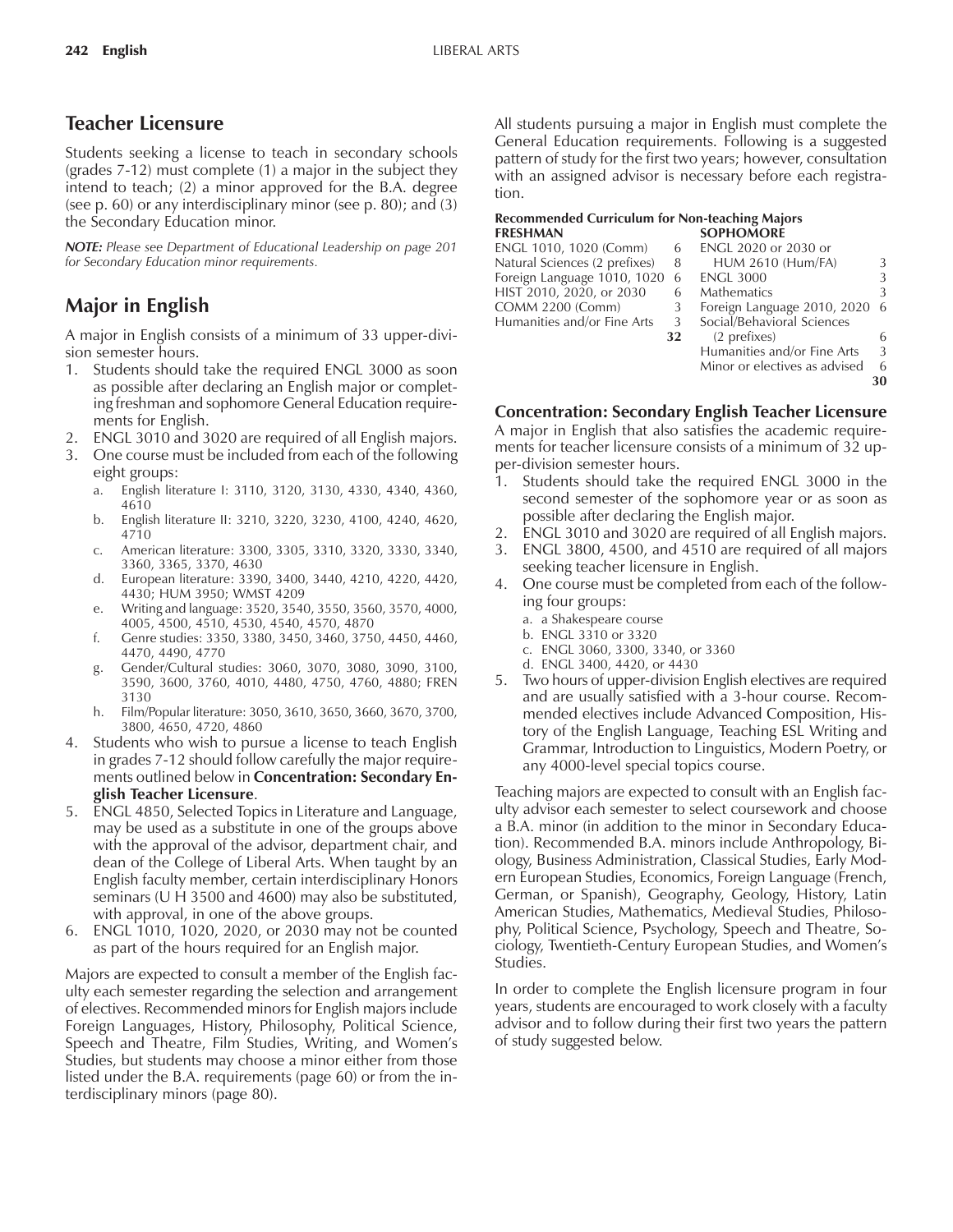**30**

#### **Recommended Curriculum for Teaching Majors**

|    | <b>SOPHOMORE</b>            |   |
|----|-----------------------------|---|
| 6  | ENGL 2020 or 2030 or        |   |
| 8  | <b>HUM 2610 (Hum/FA)</b>    |   |
| -6 | <b>ENGL 3000</b>            |   |
| 6  | Foreign Language 2010, 2020 | 6 |
| 3  | Social/Behavioral Sciences  |   |
| 3  | (2 prefixes)                |   |
| 32 | FOED 1110 and 2110§         |   |
|    | Humanities and/or Fine Arts |   |
|    |                             |   |

*NOTE: Please see Department of Educational Leadership on page 201 for Secondary Education minor requirements.*

#### **Minor in English**

A minor in English requires a minimum of 15 upper-division hours including ENGL 3000. ENGL 1010 and 1020 cannot be counted as part of the hours required for the minor, nor can the 3 hours of sophomore literature. Minors may not enroll in ENGL 3010, 3020, or 4500, which are open only to English majors.

# **Interdisciplinary Minors**

Interdisciplinary minors are open to all students at the University. The Department of English coordinates the interdisciplinary minors in Film Studies, Great Books, and Writing. See Interdisciplinary Minors beginning on page 80.

# **Courses in English [ENGL]**

#### **General Studies Courses**

- **1010 Expository Writing.** Three credits. The first General Education English course. Emphasis on learning to adapt composing processes to a variety of expository and analytic writing assignments. Minimum grade of C- required for credit.
- **1020 Research and Argumentative Writing.** Three credits. Prerequisite: ENGL 1010. The second General Education English course. Emphasis on analytic and argumentative writing and on locating, organizing, and using library resource materials in the writing. Minimum grade of C- required for credit.
- **1040 Writing for English as Second Language (ESL) Students.** Four credits. Open only to students whose native language is not English. Prerequisite to ENGL 1010 for ESL students who do not perform satisfactorily on diagnostic test given by the department. Introduces the international student to the process of English composition—moving from sentence to paragraph to the welldeveloped composition. Includes intensive review of grammar and the complex sentence structures necessary for clear expression in English. Three lecture hours and two one-half hour lab sessions. **Does not fulfill General Education English requirement.**
- **2020 Themes in Literature and Culture.** Three credits. Prerequisites: ENGL 1010 and 1020. Traces a specific theme or idea through a number of literary texts that reflect different historical and cultural contexts. Subject will vary.
- **2030 The Experience of Literature.** Three credits. Prerequisites: ENGL 1010 and 1020. The reading of a variety of literary types which illuminate themes and experiences common to human existence.

**2550 Introduction to Peer Tutoring in Writing: Theory and Methods.** Three credits. Prerequisite: B or better in ENGL 1020 or permission of the instructor. Techniques of tutoring with a variety of writers and genres and the theoretical and practical components of writing center work with a focus on how collaboration, composition, and learning theories and methods can be applied to tutoring in college as well as high school and middle school settings.

#### **Upper-Division Course Offerings**

Prerequisites: Completion of 1000- and 2000-level English requirements.

- **3000 Introduction to Literary Studies.** Three credits. An introduction to the study of literature. Focus on strategies for sophisticated reading, literary genres, literary criticism and research. **Required for English majors and minors.**
- **3010 British Literature I.** Three credits. Prerequisite: ENGL 3000. Survey of British literature from the Anglo-Saxon period through the seventeenth century. Emphasis on literary periods and genres; major writers, schools, and movements; and on literary analysis of significant works. **Required for English majors.**
- **3020 British Literature II.** Three credits. Prerequisite: ENGL 3000 and 3010. Survey of British literature in the eighteenth, nineteenth, and twentieth centuries. Emphasis on literary periods and genres; major writers, schools, and movements; and on literary analysis of significant works. **Required for English majors.**
- **3050 Science Fiction.** Three credits. The science fiction genre, emphasizing significant themes, recurrent images and conventions, and historical and cultural context.
- **3060 Black Women as Writers**. Three credits. A survey of black women's literary expressions and the historical and sociocultural factors that shape these women's artistic sensibilities and thematic concerns. Emphasis will be given to U.S. women writers.
- **3070 Early Women Writers.** Three credits. An introduction to British/ American/world literature by women through the eighteenth century.
- **3080 Women and Film.** Three credits. Representations of women in classic and contemporary films and of the work of contemporary women directors.
- **3090 Nineteenth-Century Women Writers.** Three credits. Examines works by British and American writers in the context of a female literary tradition. Writers studied may include Jane Austen, Mary Shelley, Emily Brontë, Charlotte Brontë, George Eliot, Christina Rossetti, Elizabeth Barrett Browning, and Emily Dickinson.
- **3100 Women Writers of the Twentieth Century.** Three credits. Literature of major women writers of the period. Divided by genre and primarily includes the fiction, poetry, and drama of British and American women.
- **3110 English Literature: The Medieval Period.** Three credits. A reading of selected works from Old English literature, especially *Beowulf*, and Middle English literature, with emphasis on *Sir Gawain and the Green Knight* and Maloryís *Le Morte Díarthur* and medieval drama.
- **3120 English Literature: The Sixteenth Century.** Three credits. Readings in the major authors (More, Sidney, Spenser, Shakespeare, Jonson, Donne) and genres (prose fiction, romance, epic, son-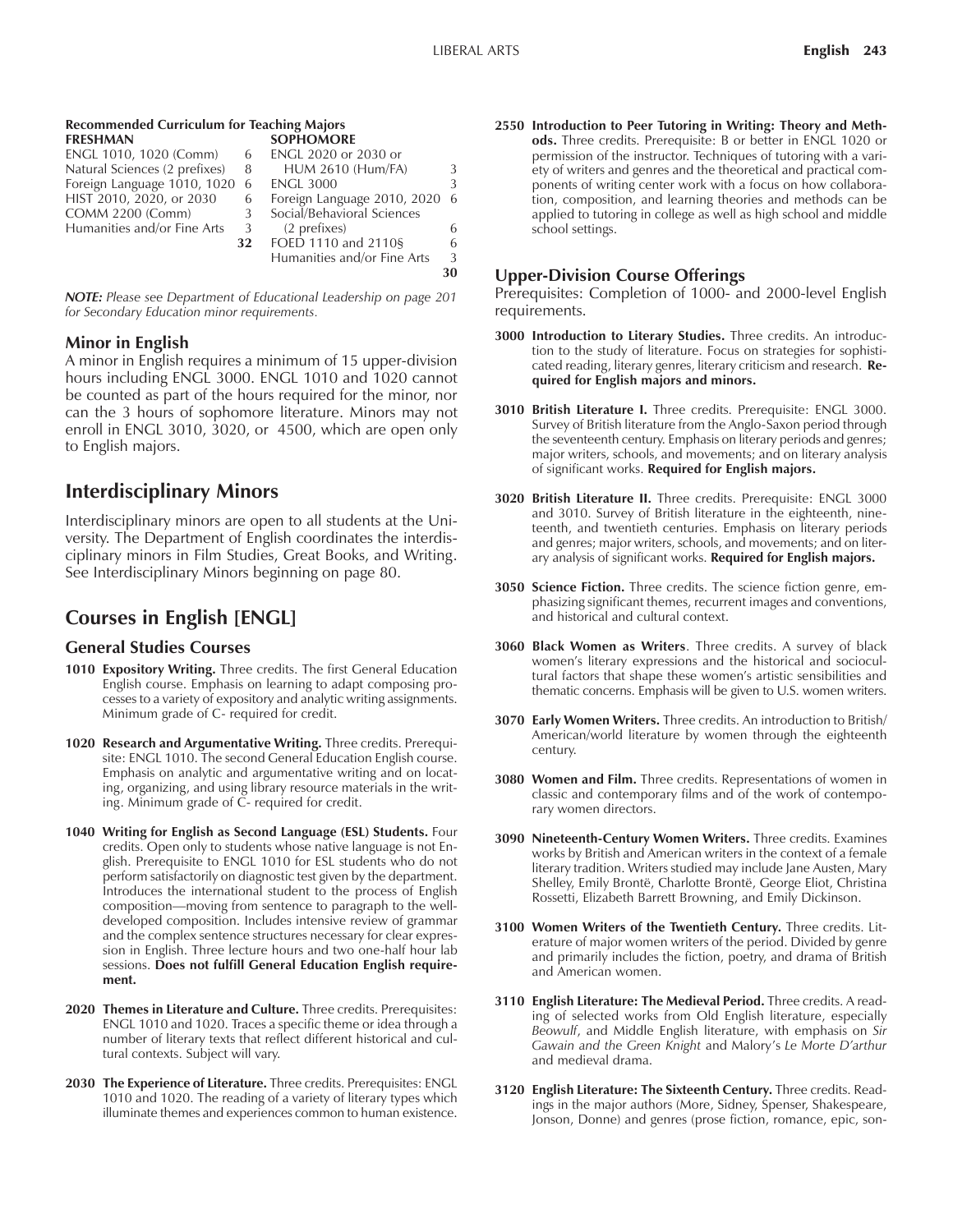net, lyric). Effects of cultural, political, and religious influences on the literature.

- **3130 English Literature: The Seventeenth Century.** Readings in the major authors (Bacon, Jonson, Donne, Herbert, Herrick, Marvell, Crashaw, Vaughan, Milton) and genres (essay, epic, lyric, sermon). Effects of cultural, political, and religious influences on the literature.
- **3210 English Literature: Restoration and Eighteenth Century.** Three credits. English literature 1660-1800 emphasizing writings which reflect or influenced historical and literary developments.
- **3220 English Literature: 1790-1850** Three credits. A definition of English Romanticism and a study of works-mainly poems-by Blake, Wordsworth, Coleridge, Byron, Shelley, and Keats.
- **3230 English Literature: The Victorian Period.** Three credits. The literature of England, 1830-1900. Emphasis on poetry and the novel.
- **3300 Native American Literature.** Three credits. Introduces oral and written literature of native America in its cultural, historical, and aesthetic contexts, with special emphasis on fiction, poetry, and autobiography.
- **3305 Early American Literature.** Three credits. A survey of American literature from the first European encounters with the New World to the beginning of the nineteenth century.
- **3310 Nineteenth-Century American Literature.** Three credits. Survey of American literature from Washington Irving to Henry James. Concentration on Romanticism, Realism, Naturalism, Pragmatism. Selected novels.
- **3320 Twentieth-Century American Literature.** Three credits. Survey of American literature from Theodore Dreiser to the present. Concentration on major authors. Selected novels.
- **3330 Southern Literature.** Three credits. Early and modern Southern writers. Emphasis on the period 1920-present.
- **3340 The Black Experience in Modern Afro-American Literature.** Three credits. Defines and traces the development and transformations of the African American literary tradition. Emphasis on analysis of historical, literary, philosophical, and cultural contexts.
- **3350 Development of the Short Story.** Three credits. Traces development of the short story from Poe and Irving to the experimental writers of the 1970s. Intensive reading of American writers with some exposure to British and continental authors. Critical essays on short story form.
- **3360 Multicultural Literature of the United States**. Three credits. Writers, genres, and criticism in Native American, African American, Hispanic American, and Asian American literatures.
- **3365 Hispanic Writers in American Literature.** Three credits. Acquaints students with the literary works of Hispanic Americans writing in English. Emphasis on analysis of the intersection of cultures and traditions and the formation of Hispanic American identity.
- **3370 Modern American Poetry.** Three credits. A survey of the lives, times, and works of the major American poets since 1860: Whitman, Dickinson, Frost, Stevens, Williams, Pound, Moore, Eliot, Crane, Hughes, Bishop, Lowell, Plath.
- **3380 The Comic Tradition.** Three credits. The various forms of comic literary art as manifested in fiction, drama, and poetry and in folk humor and rituals.
- **3390 Classical Mythology.** Three credits. Survey of the major myths and legends of the classical world with an emphasis on Greek mythology.
- **3400 European Literature to 1400.** Three credits. Selections from Greek and Roman literature and Dante; emphasis on epic, drama, mythology; comparison of values commended by our literary ancestors.
- **3440 The Bible as Literature.** Three credits. Origin and nature of the Bible; cultural and historical backgrounds, influence on English language and literature; history of texts and canon; major religious and philosophical concepts and literary features.
- **3450 Development of the Novel in the Eighteenth Century.** Three credits. Examines the chronological and thematic development of eighteenth-century novels in the U.S., Britain, and Europe.
- **3460 Development of the Novel in the Nineteenth Century.** Three credits. Examines the chronological and thematic development of nineteenth-century novels in the U.S., Britain, and Europe.
- **3500 Applied Writing.** Three credits. Develops reading and writing strategies for examining individual writing processes and solving writing problems posed in university studies across the disciplines: essays, reports, reviews, analyses, memos, proposals.
- **3520 Professional Writing.** Three credits. Prerequisite: Completion of ENGL 1020 or 3500 with a B or better. A specialized composition course for students planning to enter the professional workplace, including industry, science, and government. Collaborative practice in the discourse and conventions of professional and technical writing: employment packages, memoranda, instructions, proposals, and reports.
- **3540 Fiction Writing.** Three credits. Prerequisite: Permission of instructor. A specialized seminar in which students study and create works of fiction.
- **3550 Poetry Writing.** Three credits. Prerequisite: Permission of instructor. A specialized seminar in which students study and create poetry.
- **3560 Playwriting.** Three credits. Prerequisite: Permission of instructor. A specialized writing course focusing on the appreciation and realization of the dramatic form.
- **3570 Introduction to Linguistics.** Three credits. Anatomy of sound production, levels of structure in language: phonological (sound), morphological (meaningful segments), syntactic (interrelation of words in a sentence). Various meanings of language.
- **3590 Childrenís Literature: Folk/Fairy Tales, Legends, Myths, Ancient Stories.** Three credits. Introduces folk/fairy tales, myths, epics, legends, and verse from a variety of languages, cultures, ethnic groups, and historical periods.
- **3600 Childrenís Literature.** Three credits. A survey of literature for children based on wide reading in the field.
- **3610 Survey of Popular Culture.** Three credits. An overview of literature and media reflecting the mass culture of America from 1900 to the present: westerns, mysteries, science fiction, popular music, film, and television.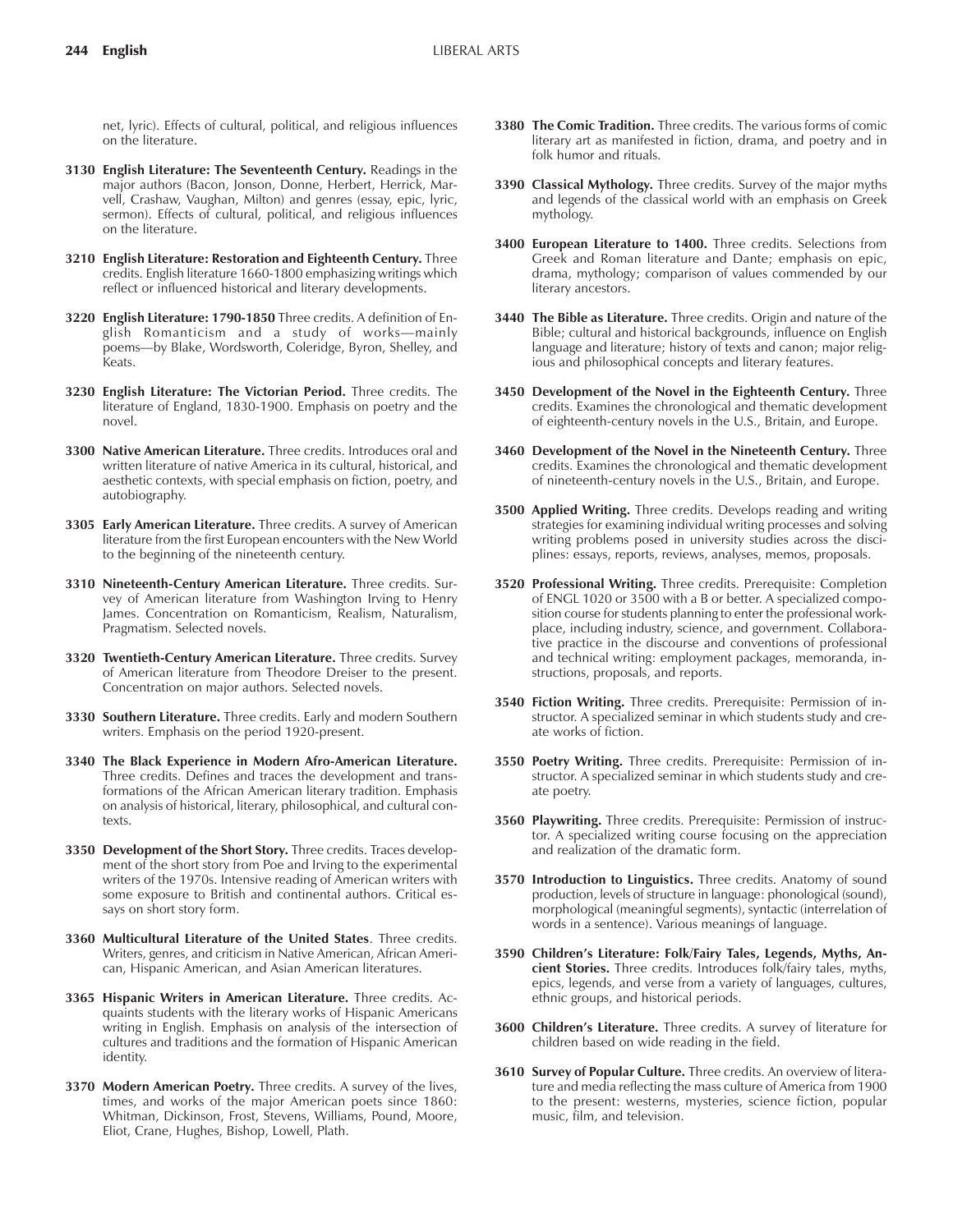- **3650 Literature and Film.** Three credits. The relationship between literature and film with emphasis on narration, characterization, point of view, and setting.
- **3660 Film Genre.** Three credits. One or more groups of films linked through narrative, stylistic, and/or thematic characteristics.
- **3670 Film History.** Three credits. History of world film from its inception through the 1990s.
- **3700 British Popular Culture.** Three credits. A cultural survey of Great Britain since 1945, including history, music, film, and literature.
- **3750 Modern and Contemporary Satire.** Three credits. The theory and practice of satire, 1900 to the present, with an emphasis on prose fiction.
- **3760 Introduction to Folklore.** Three credits. Traditional lore and culture (literature, ballads, beliefs, materials) with primary attention to the American scene.
- **3800 Literature for Adolescents.** Three credits. Surveys literature for adolescents, historical and contemporary; analysis of contemporary issues in the field. **Required for English majors seeking teacher licensure.**
- **3990 Individualized Writing Project.** One credit. Prerequisite: Permission of instructor. A small-group writing tutorial which allows work on a major writing project from any major or field of interest. Does not count for the English major or minor without advisor approval. Pass/Fail depending on attendance, participation, and progress. May be repeated twice for a total of three (3) credits.
- **4000 Writing Internship.** Three to twelve credits. Prerequisites: Fulfillment of ENGL 3520 or 4005 with a B or better and permission of department. A special course in which students work for a publishing company or other business or organization involved in professional writing. Enrollment open to English majors, Writing minors, and other students with permission of the internship director. Writing minors have priority, followed by English majors, and then any student approved by the internship director. Only 3 hours may count toward the English major and 3 hours toward the Writing or English minor. Arrangements for this course must be made in advance with the internship director through the Upper-Division office. May be taken more than once for a total of 12 hours. Pass/Fail.
- **4005 Advanced Composition.** Three credits. Prerequisite: Completion of ENGL 1020 or 3500 with a B or better. Approaches to various writing problems posed in advanced university studies and nontechnical professions: essays, proposals, critical reviews, analyses.
- **4100 Browning and Tennyson.** Three credits. The lives and works of the major Victorian poets.
- **4210 Literary Criticism.** Three credits. Critical theories: Classical, Neoclassical, Romantic, and Modern. Practical criticism: the technical analysis of poetry and prose.
- **4220 Backgrounds of Modern Literature.** Three credits. Readings in the intellectual history of modern literature. Selected literary figures, major aesthetic movements, and pivotal ideas of modern Western culture, including Marx, Darwin, Nietzsche, Freud, Sartre. Course divided by themes representing disciplines or modes of thought.
- **4240 Modern British Literature.** Three credits. Poetry, fiction, and nonfiction written in Britain from approximately 1910 to 1939. Representative works of major British writers in the context of contemporary social and literary history.
- **4330 Histories and Comedies of Shakespeare.** Three credits. Selected plays, with emphasis on the study of character, theme, and imagery.
- **4340 Tragedies of Shakespeare.** Three credits. Selected plays, with emphasis on the study of character, theme, and imagery.
- **4360 English Drama: 1475-1642 (excluding Shakespeare).** Three credits. Plays written by Shakespeare's predecessors, contemporaries, and immediate successors.
- **4420 European Literature: 1400-1800.** Three credits. Survey of continental literature (in translation) of the Renaissance, Neoclassical, and Enlightenment periods. Emphasis on Rabelais, Cervantes, Moliere, and Voltaire.
- **4430 Modern European Literature.** Three credits. Survey of continental literature (in translation) from 1800 to the present, including Goethe, Flaubert, Tolstoy, Ibsen, and Mann.
- **4450 Modern Poetry.** Three credits. Major British and American poets from Emily Dickinson and Thomas Hardy to 1950.
- **4460 Modern Novel.** Three credits. Selected British and American novels of the twentieth century studied, related to literary and philosophical trends; emphasis on major novelists.
- **4470 Modern Drama.** Three credits. World drama from 1880 to the present.
- **4480 Law and Literature.** Three credits. Introduces interrelations of law and literature as seen in a variety of literary texts and classic writings of great jurists.
- **4490 Autobiography.** Three credits. Introduces autobiographical writing as a literary genre.
- **4500 Methods of Teaching Secondary English.** Three credits. Prerequisite: YOED 3500 and permission of department. An intensive study of both grammar and composition for the teacher, the writer, and the editor: writing, analyzing, and judging composition. **Required for English majors seeking teacher licensure.**
- **4510 Modern English Grammar and Usage.** Three credits. Traditional English grammar and the principles upon which grammatical analysis is based. R**equired for English majors seeking teacher licensure.**
- **4530 History of the English Language.** Three credits. Political, social, intellectual forces determining historical development of English; internal structural changes—sounds, inflections—resulting from those forces.
- **4540 Approaches to Teaching ESL Grammar and Writing.** Three credits. Prerequisite: ENGL 4510 or equivalent. Background and basic methods needed to teach English grammar and composition to students for whom English is a second language. Emphasizes understanding of problems that non-native speakers face and develops techniques for helping non-native speakers express themselves in written English.
- **4570 Special Topics in Linguistics.** Three credits. Prerequisite: ENGL 3570, ANTH 3410, PSY 4820, or CDIS 3250. Selected topic in